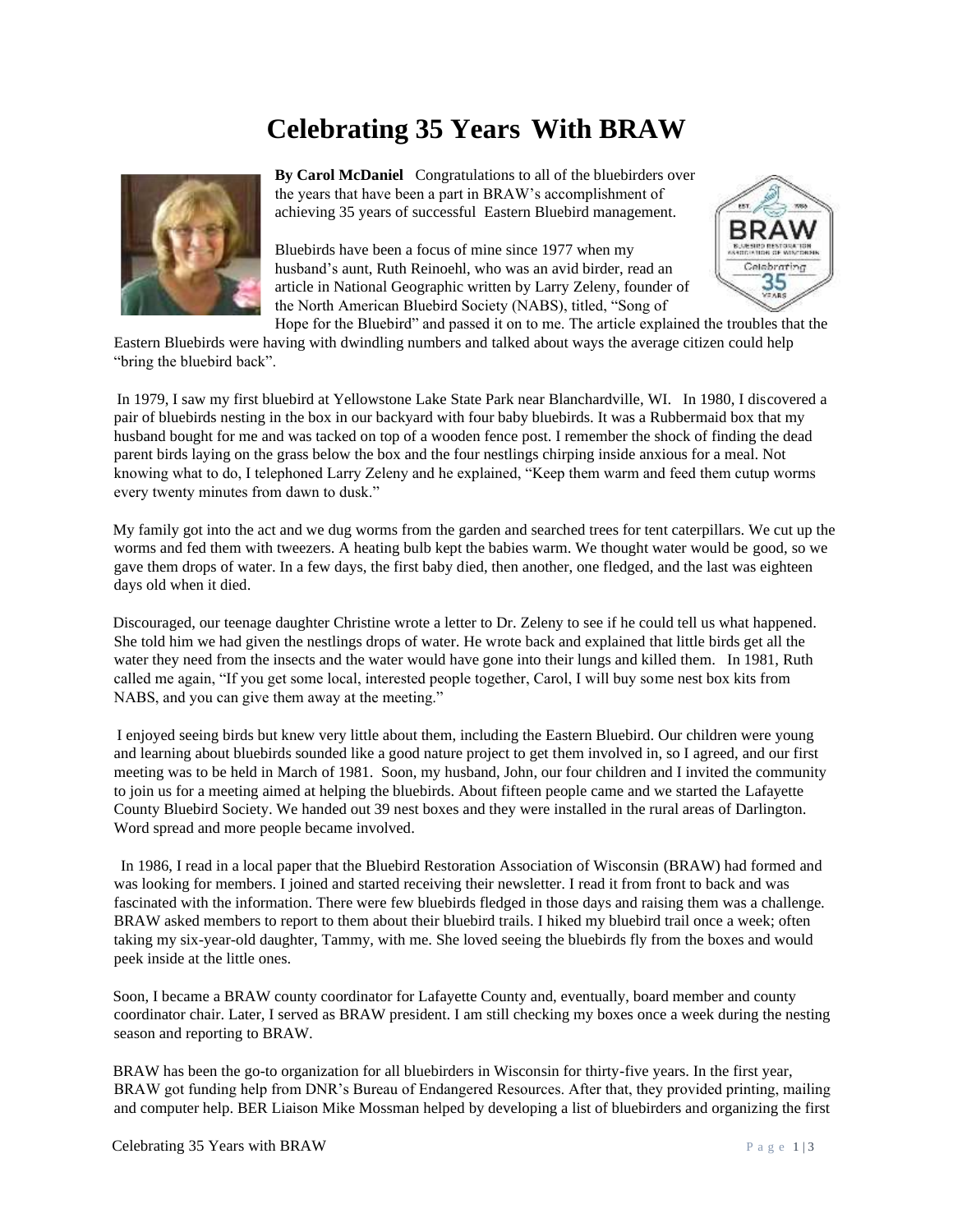meeting. The title of the Bluebird Restoration Association of Wisconsin (BRAW) was decided on. Mike pointed out that braw is an acronym for the Scottish term and variant of "brave" meaning; "fine, well-dressed, excellent."

In the first issue of Wisconsin Bluebird dated June 1986, he wrote, "The effects of this program will be far reaching, not only by increasing bluebird populations, but by better acquainting Wisconsin with the 'gem of blue' and with the creatures and landscapes that are encountered in the process."

BRAW accomplished this in many ways. One was by providing an excellent newsletter and regularly revised information packet filled with detailed information on everything one needs to know to have a successful bluebird trail.

Published in the newsletter were studies and research projects that BRAW was undertaking, such as: recommended methods to combat black flies; box pairing studies that concluded placing boxes farther apart than 100 yards increased bluebird production; and a deep vs. shallow box study resulted in recommending the shallow box. As a result of these methods, the Eastern Bluebird numbers have gradually increased and have, in recent years, fledged young in Wisconsin in the tens of thousands.

The Annual Meetings were attended by bluebirders from all counties of Wisconsin, as well as members from outside of the state, allowing us to get acquainted with other bluebirders. Each meeting showcased speakers on the topic of bluebirds and other nature subjects of the day. Expert information was given by experienced members at the Bluebird Roundtable. The meetings were well attended and enjoyed by everyone.

For several years, BRAW has had a booth at the Garden Expo in Madison where folks can take information home with them about how to have a successful bluebird trail. This has been another way to get to know budding and experienced bluebirders throughout the state and get them started in the organization.

The county coordinator program has been active since BRAW's early days. Nearly every county in Wisconsin has had a volunteer county coordinator who has been there to answer questions and promote BRAW. Many exciting and fun stories have been told by county coordinators as they encountered experiences and challenges from other bluebirders.

Many wonderful, dedicated people have taken the challenge to run and promote the BRAW organization. Some that stand out in my mind are:

- Don Bragg, BRAW's first newsletter editor and photographer for many years.
- Mary Rather, first County Coordinator Chair who was known to say when meetings got testy, "Don't let your undies get in a bundle."
- Delores Wendt, BRAW's first treasurer, who lobbied Governor Earl to proclaim Wisconsin's first Bluebird Week.
- **•** Fred Craig, a board member who built countless NABS style boxes for BRAW members.
- Joe O'Halloran who lead the way in nest box pairing research and was the designer of the Simple nest box.
- **•** Andrew Nelson, Verlyn Olson, Herman Olson, Vince Bauldry, and Del Parkinson who were among the many nest box designers.
- Joe Schultz, past president of BRAW.
- Lowell Peterson and Mary Hollebeck, working together to get our youth involved with bluebirds.
- Leif Marking, who's excellent blue bird trail monitoring is an inspiration to all of us;.